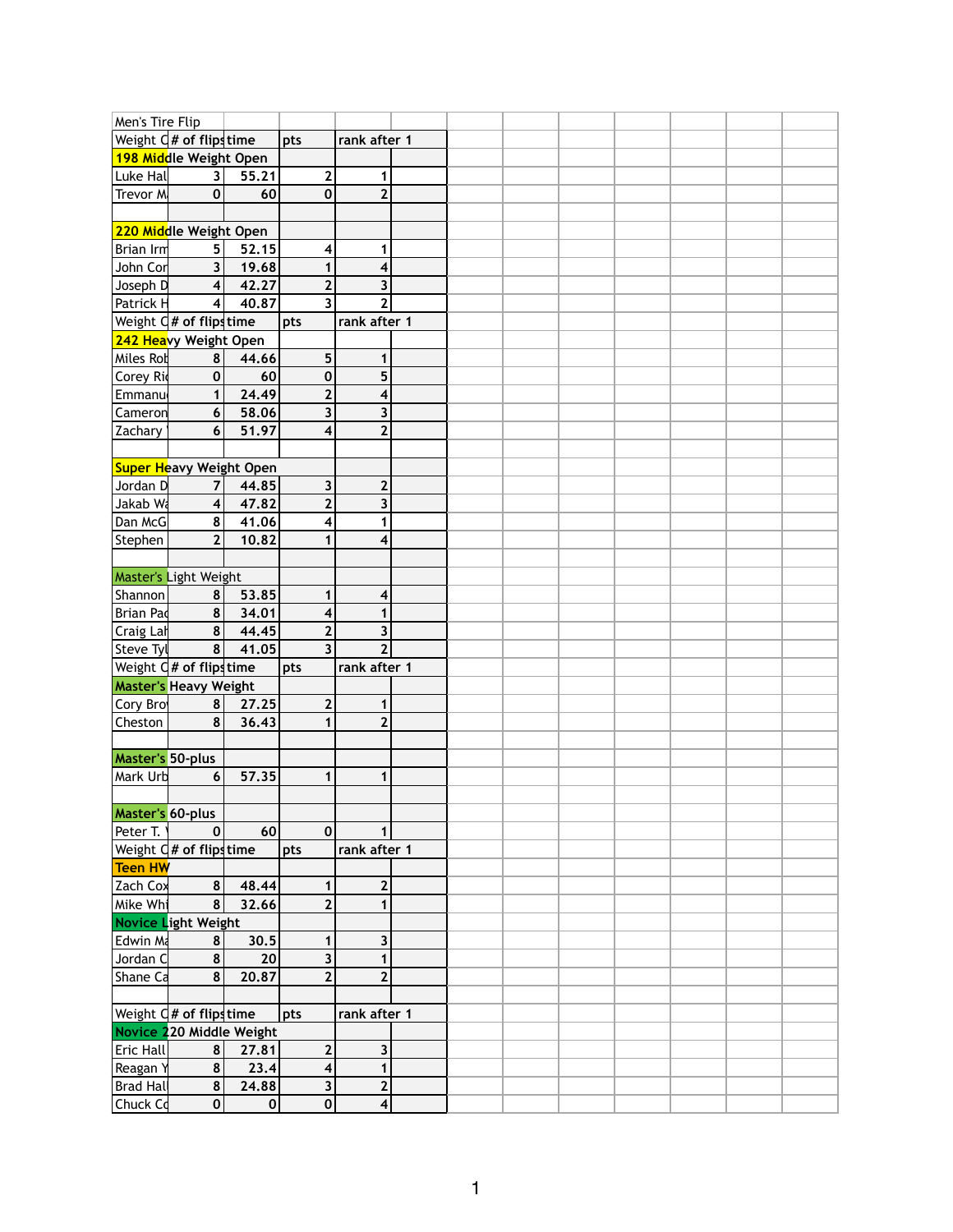|                       | Weight $Q#$ of flips time          |       | pts                     | rank after 1            |  |  |  |  |
|-----------------------|------------------------------------|-------|-------------------------|-------------------------|--|--|--|--|
| Novice 242            |                                    |       |                         |                         |  |  |  |  |
| Rashad F              | 8                                  | 37.74 | $\overline{\mathbf{4}}$ | 3                       |  |  |  |  |
| <b>Justin Br</b>      | 8                                  |       |                         | 5                       |  |  |  |  |
|                       |                                    | 49.22 | $\mathbf{2}$            |                         |  |  |  |  |
| Kevin Pet             | $\pmb{8}$                          | 29.24 | $\boldsymbol{6}$        | 1                       |  |  |  |  |
| Jason Hil             | 8                                  | 39.34 | 3                       | 4                       |  |  |  |  |
| George F              | 5                                  | 55.74 | $\mathbf{1}$            | 6                       |  |  |  |  |
| Cameron               | 8                                  | 36.17 | 5                       | $\overline{\mathbf{2}}$ |  |  |  |  |
|                       |                                    |       |                         |                         |  |  |  |  |
|                       | Weight $Q#$ of flips time          |       | pts                     | rank after 1            |  |  |  |  |
|                       | Novice Super Heavy Weight          |       |                         |                         |  |  |  |  |
|                       |                                    |       |                         |                         |  |  |  |  |
| Lee Gam               | 8                                  | 25.36 | $\mathbf{3}$            | 1                       |  |  |  |  |
| Jamie W               | 8                                  | 36.17 | $\mathbf{2}$            | $\overline{2}$          |  |  |  |  |
| Dave Und              | 8                                  | 43.07 | $\mathbf{1}$            | $\overline{\mathbf{3}}$ |  |  |  |  |
|                       |                                    |       |                         |                         |  |  |  |  |
|                       | Women's Tire Flip                  |       |                         |                         |  |  |  |  |
|                       | weight d#of flips time             |       |                         | Rank after 1            |  |  |  |  |
|                       |                                    |       | pts                     |                         |  |  |  |  |
|                       |                                    |       |                         |                         |  |  |  |  |
|                       |                                    |       |                         |                         |  |  |  |  |
| <b>Female MW Open</b> |                                    |       |                         |                         |  |  |  |  |
|                       |                                    |       |                         |                         |  |  |  |  |
| Rachael               | 3                                  | 60    | 1                       | $\overline{\mathbf{c}}$ |  |  |  |  |
| DeAdria               | $\overline{\mathbf{4}}$            | 59.74 | $\overline{2}$          | 1                       |  |  |  |  |
|                       |                                    |       |                         |                         |  |  |  |  |
|                       |                                    |       |                         |                         |  |  |  |  |
|                       | Female 181 HW Open                 |       |                         |                         |  |  |  |  |
|                       |                                    |       |                         |                         |  |  |  |  |
| Raeanne               | 4 <sup>1</sup>                     | 56.71 | 1                       | 1                       |  |  |  |  |
|                       |                                    |       |                         |                         |  |  |  |  |
|                       |                                    |       |                         |                         |  |  |  |  |
|                       |                                    |       |                         |                         |  |  |  |  |
|                       | Female 198 HW open                 |       |                         |                         |  |  |  |  |
|                       |                                    |       |                         |                         |  |  |  |  |
| Becca Ab              | $\overline{\mathbf{4}}$            | 56.22 | $\mathbf{2}$            | $\overline{\mathbf{c}}$ |  |  |  |  |
| <b>Beth McE</b>       |                                    | 0 N/A | $\pmb{0}$               | $\overline{\mathbf{3}}$ |  |  |  |  |
| <b>Brandy H</b>       | 7                                  | 59.4  | $\overline{3}$          | 1                       |  |  |  |  |
|                       |                                    |       |                         |                         |  |  |  |  |
|                       | weight c #of flips time            |       | pts                     | Rank after 1            |  |  |  |  |
| Female SHWO           |                                    |       |                         |                         |  |  |  |  |
|                       |                                    |       |                         |                         |  |  |  |  |
| Diana Gu              | $\overline{\mathbf{4}}$            | 45.61 | 1                       | $\mathbf{1}$            |  |  |  |  |
|                       |                                    |       |                         |                         |  |  |  |  |
|                       |                                    |       |                         |                         |  |  |  |  |
|                       | Female Light Weight Nonice         |       |                         |                         |  |  |  |  |
|                       |                                    |       |                         |                         |  |  |  |  |
|                       |                                    |       |                         |                         |  |  |  |  |
| Sabrina               | 7                                  | 60    | 1                       | 1                       |  |  |  |  |
|                       |                                    |       |                         |                         |  |  |  |  |
|                       |                                    |       |                         |                         |  |  |  |  |
|                       | <b>Female Middle Weight Novice</b> |       |                         |                         |  |  |  |  |
|                       |                                    |       |                         |                         |  |  |  |  |
|                       |                                    |       |                         |                         |  |  |  |  |
| Jessica D             | $\bf 8$                            | 30.1  | 2                       | 1                       |  |  |  |  |
| Julia Wis             | 8                                  | 49.1  | 1                       | $\overline{\mathbf{c}}$ |  |  |  |  |
|                       |                                    |       |                         |                         |  |  |  |  |
|                       |                                    |       |                         |                         |  |  |  |  |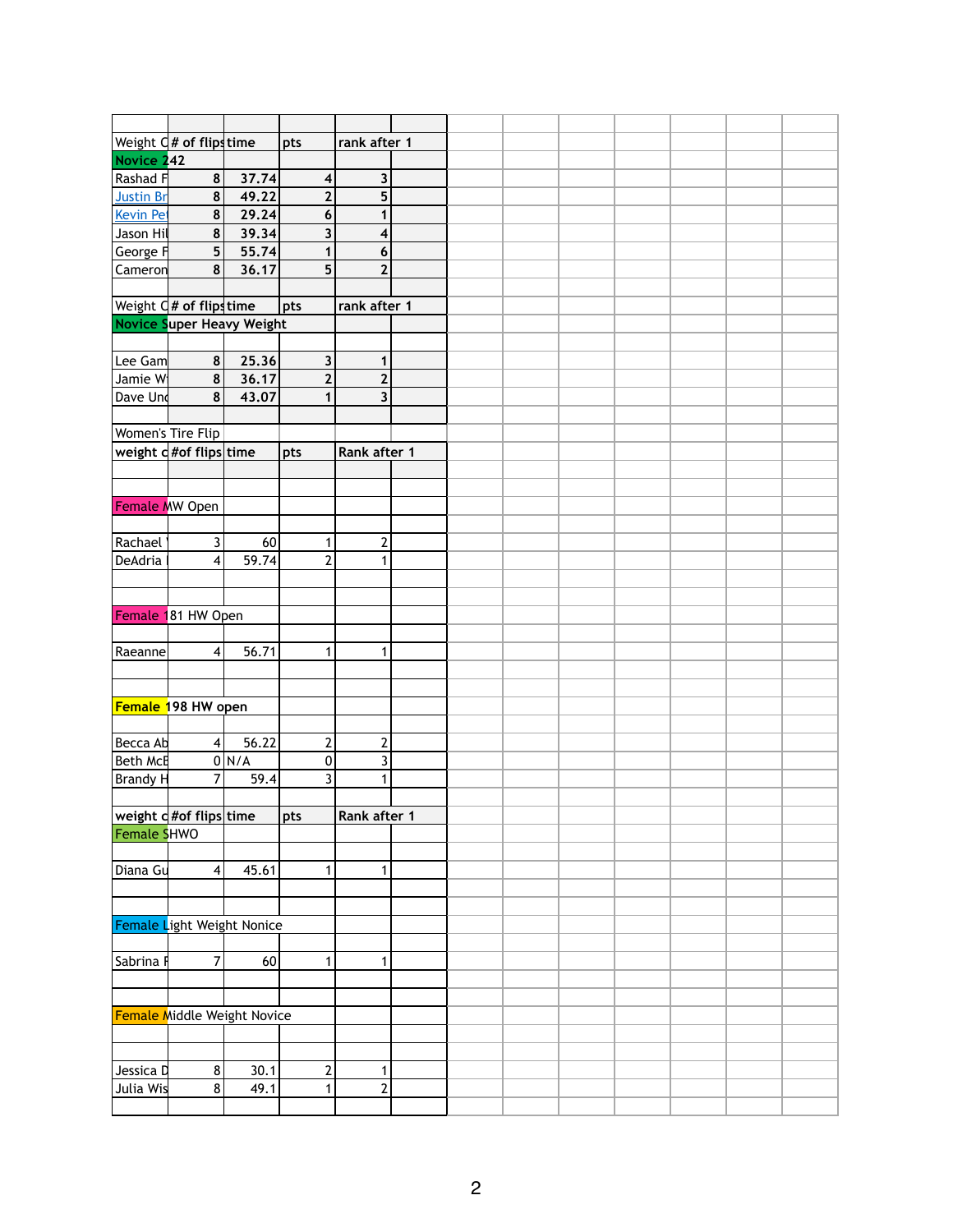|                              | weight $d \#$ of flips time             |                                                 | pts                                                | Rank after 1   |                |                  |                |                                         |  |  |
|------------------------------|-----------------------------------------|-------------------------------------------------|----------------------------------------------------|----------------|----------------|------------------|----------------|-----------------------------------------|--|--|
|                              | Female Heavy Weight Novice              |                                                 |                                                    |                |                |                  |                |                                         |  |  |
|                              |                                         |                                                 |                                                    |                |                |                  |                |                                         |  |  |
| Joan Dev                     | 8                                       | 27.04                                           | 3                                                  | $\overline{2}$ |                |                  |                |                                         |  |  |
| Katie Kod                    | 8                                       | 30.64                                           | $\overline{\mathbf{c}}$                            | 3              |                |                  |                |                                         |  |  |
| Caitlin H                    | 8                                       | 42.3                                            | $\mathbf{1}$                                       | 4              |                |                  |                |                                         |  |  |
| Rachel K                     | 8                                       | 25.92                                           | $\overline{\mathbf{4}}$                            | 1              |                |                  |                |                                         |  |  |
|                              |                                         |                                                 |                                                    |                |                |                  |                |                                         |  |  |
|                              |                                         |                                                 |                                                    |                |                |                  |                |                                         |  |  |
|                              | <b>Female Super Heavy Weight novice</b> |                                                 |                                                    |                |                |                  |                |                                         |  |  |
|                              |                                         |                                                 |                                                    |                |                |                  |                |                                         |  |  |
| Amy Lair                     | 8 <sup>1</sup>                          | 40.55                                           | $\mathbf{1}$                                       | $\overline{2}$ |                |                  |                |                                         |  |  |
|                              |                                         |                                                 |                                                    |                |                |                  |                |                                         |  |  |
| Jami Sha                     | 8 <sup>1</sup>                          | 37.35                                           | $\overline{2}$                                     | 1              |                |                  |                |                                         |  |  |
|                              |                                         |                                                 |                                                    |                |                |                  |                |                                         |  |  |
| Men's Sandbag                |                                         |                                                 |                                                    |                |                |                  |                |                                         |  |  |
|                              |                                         |                                                 | If a non                                           |                |                |                  |                |                                         |  |  |
|                              |                                         |                                                 | comple                                             |                |                |                  |                |                                         |  |  |
|                              |                                         |                                                 | te mark                                            |                |                |                  |                |                                         |  |  |
|                              | Bag 1                                   | Bag 2                                           | distanc                                            |                |                |                  |                |                                         |  |  |
| Weight <i>Qe? Y/N</i>        |                                         | complet complet e<br>$e$ ?Y/N                   | carried time                                       |                | pts            |                  |                | from $#1$ total pts rank after 2 events |  |  |
|                              | 198 Middle Weight Open                  |                                                 | full = 120 feet                                    |                |                |                  |                |                                         |  |  |
| Luke Hally                   |                                         | v                                               |                                                    | 27.51          | $\mathbf{2}$   |                  |                |                                         |  |  |
| Trevor My                    |                                         | ٧                                               |                                                    | 32.13          |                |                  |                |                                         |  |  |
|                              |                                         |                                                 |                                                    |                |                |                  |                |                                         |  |  |
|                              | 220 Middle Weight Open                  |                                                 |                                                    |                |                |                  |                |                                         |  |  |
| Brian $\text{Im} \mathsf{v}$ |                                         | v                                               |                                                    | 21.79          | 4              |                  |                |                                         |  |  |
| John Corly                   |                                         |                                                 |                                                    | 23.03          | 3              |                  |                |                                         |  |  |
| Joseph Dlv                   |                                         | y<br>$\mathsf{v}$                               |                                                    | 24.08          | 1              |                  |                |                                         |  |  |
| Patrick Hy                   |                                         | ٧                                               |                                                    | 23.77          | $\mathbf{2}$   |                  |                |                                         |  |  |
|                              |                                         |                                                 |                                                    |                |                |                  |                |                                         |  |  |
|                              | Bag 1                                   | Bag 2<br>complet   complet   left to            | If a non<br>comple<br>te mark<br>distace           |                |                |                  |                |                                         |  |  |
| Weight Qe? Y/N               |                                         | e?Y/N                                           | finish                                             | time           | pts            |                  |                | from $#1$ total pts rank after 2 events |  |  |
|                              | 242 Heavy Weight Open                   |                                                 |                                                    |                |                |                  |                |                                         |  |  |
| Miles Rol y                  |                                         | y                                               |                                                    | 29.28          | 1              |                  |                |                                         |  |  |
| Corey Rivy                   |                                         | y                                               |                                                    | 19.97          | 4              |                  |                |                                         |  |  |
| Emmanuly                     |                                         | y                                               |                                                    | 24.56          | 3              |                  |                |                                         |  |  |
| Camerony                     |                                         | y                                               |                                                    | 16.57          | 5              |                  |                |                                         |  |  |
| Zachary   y                  |                                         | ٧                                               |                                                    | 24.97          | $\overline{2}$ |                  |                |                                         |  |  |
|                              |                                         |                                                 |                                                    |                |                |                  |                |                                         |  |  |
| Weight <i>Qe?</i> Y/N        | Bag 1                                   | Bag 2<br>complet complet left to<br>$e$ ? $Y/N$ | If a non<br>comple<br>te mark<br>distace<br>finish | time           | pts            |                  |                | from $#1$ total pts rank after 2 events |  |  |
|                              | <b>Super Heavy Weight Open</b>          |                                                 |                                                    |                |                |                  |                |                                         |  |  |
| Jordan Dy                    |                                         | У                                               |                                                    | 18.97          | 4              | 3                | 7              |                                         |  |  |
| Jakab Way                    |                                         | y                                               |                                                    | 30.15          | 1              | $\mathbf 2$      | 3              |                                         |  |  |
| Dan McG y                    |                                         | V                                               |                                                    | 25.77          | $\overline{2}$ | $\boldsymbol{4}$ | $6\phantom{1}$ |                                         |  |  |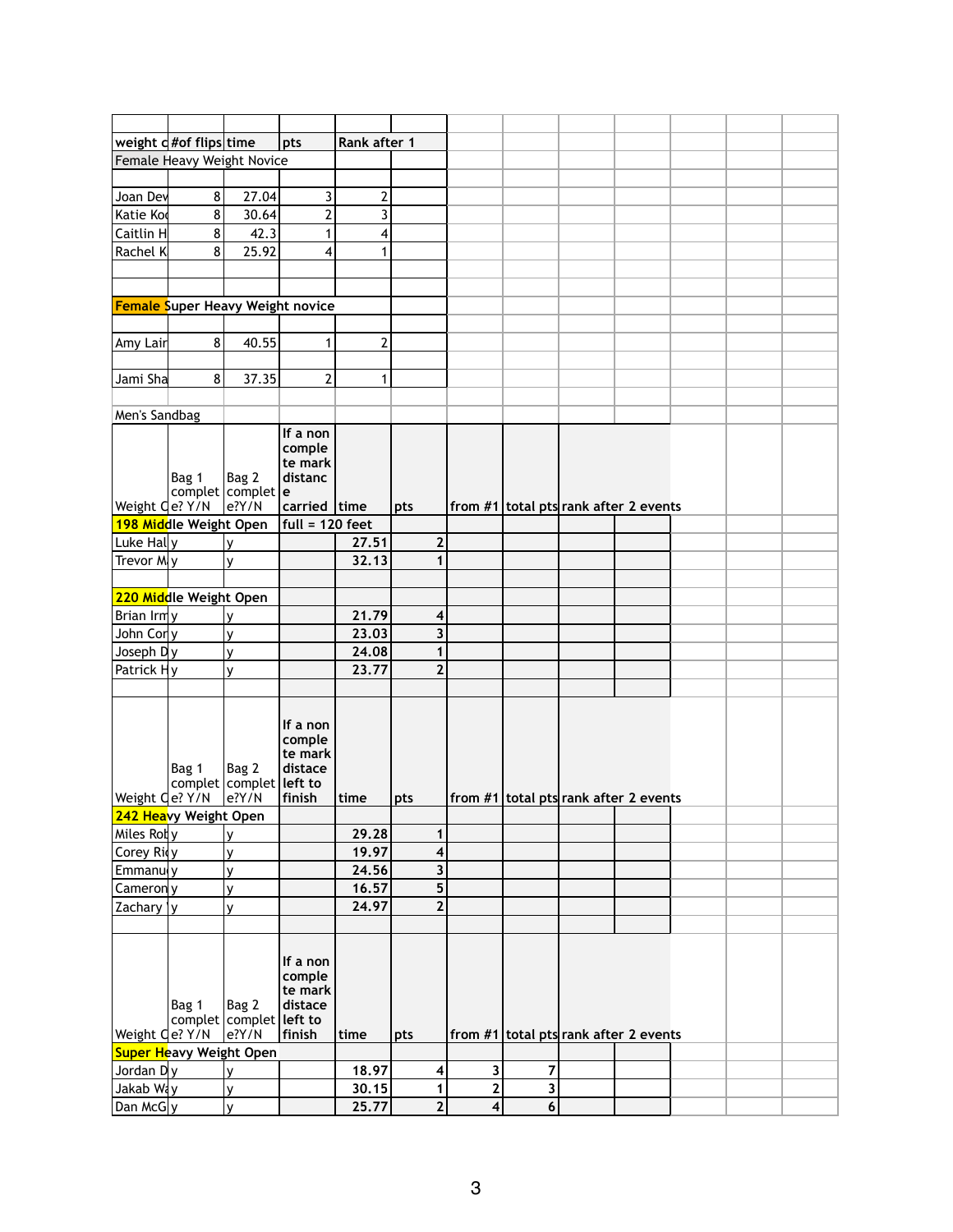| Stephen y                    |       | ٧                                               |                                                    | 25.47       | $\overline{\mathbf{3}}$ | $\mathbf{1}$            | $\overline{\mathbf{4}}$                 |  |  |  |
|------------------------------|-------|-------------------------------------------------|----------------------------------------------------|-------------|-------------------------|-------------------------|-----------------------------------------|--|--|--|
|                              |       |                                                 |                                                    |             |                         |                         |                                         |  |  |  |
|                              | Bag 1 | Bag 2<br>complet complet left to                | If a non<br>comple<br>te mark<br>distace           |             |                         |                         |                                         |  |  |  |
| Weight Qe? Y/N               |       | $e$ ? $Y/N$                                     | finish                                             | time        | pts                     |                         | from $#1$ total pts rank after 2 events |  |  |  |
| Master's Light Weight        |       |                                                 |                                                    |             |                         |                         |                                         |  |  |  |
|                              |       |                                                 |                                                    |             |                         |                         |                                         |  |  |  |
|                              |       |                                                 |                                                    |             |                         |                         |                                         |  |  |  |
| Shannon y                    |       | ٧                                               |                                                    | 31.64       | $\mathbf{2}$            | 1                       | 3                                       |  |  |  |
| Brian Pady                   |       | ۷                                               |                                                    | 27.26       | 4                       | 4                       | 8                                       |  |  |  |
| Craig Laly                   |       | ٧                                               |                                                    | 31.72       | 1                       | $\overline{2}$          | 3                                       |  |  |  |
| Steve Tyly                   |       | v                                               |                                                    | 27.93       | 3                       | $\overline{\mathbf{3}}$ | 6                                       |  |  |  |
|                              |       |                                                 |                                                    |             |                         |                         |                                         |  |  |  |
| <b>Master's Heavy Weight</b> |       |                                                 |                                                    |             |                         |                         |                                         |  |  |  |
| Cory Broly                   |       | ٧                                               |                                                    | 23.67       | $\mathbf{2}$            | $\mathbf{2}$            | $\overline{\mathbf{4}}$                 |  |  |  |
| Cheston $ y $                |       | v                                               |                                                    | 28.08       | 1                       | $\mathbf{1}$            | $\overline{2}$                          |  |  |  |
|                              | Bag 1 | Bag 2<br>complet complet left to                | If a non<br>comple<br>te mark<br>distace           |             |                         |                         |                                         |  |  |  |
| Weight Qe? Y/N               |       | $e$ ? $Y/N$                                     | finish                                             | time        | pts                     |                         | from $#1$ total pts rank after 2 events |  |  |  |
| <b>Master's 50-plus</b>      |       |                                                 |                                                    |             |                         |                         |                                         |  |  |  |
| Mark Urby                    |       | n                                               |                                                    | 14.25       | 1                       | 1                       | $\overline{2}$                          |  |  |  |
| <b>Master's 60-plus</b>      |       |                                                 |                                                    |             |                         |                         |                                         |  |  |  |
| Peter T. Yy                  |       | $\sf n$                                         |                                                    | 60          | 1                       | $\mathbf 0$             | 1                                       |  |  |  |
|                              |       |                                                 |                                                    |             |                         |                         |                                         |  |  |  |
| Teen HW                      |       |                                                 |                                                    |             |                         |                         |                                         |  |  |  |
| Zach Coxy                    |       | V                                               |                                                    | 52          | $\mathbf{1}$            | 1                       | $\overline{2}$                          |  |  |  |
| Mike Whiy                    |       | v                                               |                                                    | 23.11       | $\overline{2}$          | $\overline{2}$          | $\overline{\mathbf{4}}$                 |  |  |  |
| Novice Light Weight          |       |                                                 |                                                    |             |                         |                         |                                         |  |  |  |
| Edwin May                    |       | n                                               |                                                    | 50          | 1                       | 1                       | $\overline{2}$                          |  |  |  |
| Jordan $C$ y                 |       | y                                               |                                                    | 25.24       | $\overline{2}$          | 3                       | 5                                       |  |  |  |
| Shane Cay                    |       | ٧                                               |                                                    | 21.11       | $\overline{\mathbf{3}}$ | $\overline{2}$          | 5                                       |  |  |  |
|                              |       |                                                 |                                                    |             |                         |                         |                                         |  |  |  |
| Weight <i>Qe? Y/N</i>        | Bag 1 | Bag 2<br>complet complet left to<br>$e$ ? $Y/N$ | If a non<br>comple<br>te mark<br>distace<br>finish | time        | pts                     |                         | from #1 total pts rank after 2 events   |  |  |  |
| Novice 220 Middle Weight     |       |                                                 |                                                    |             |                         |                         |                                         |  |  |  |
| Eric Hally                   |       | v                                               |                                                    | 30.23       | 3                       | $\mathbf{2}$            | 5                                       |  |  |  |
| Reagan Yy                    |       | ٧                                               |                                                    | 22.2        | $\overline{\mathbf{4}}$ | $\overline{\mathbf{4}}$ | $\pmb{8}$                               |  |  |  |
| Brad Hally                   |       | V                                               |                                                    | 31.42       | $\overline{2}$          | $\overline{\mathbf{3}}$ | 5                                       |  |  |  |
| Chuck $Cdn$                  |       | $\mathsf{n}$                                    |                                                    | $\mathbf 0$ | $\mathbf 0$             | $\mathbf 0$             | $\mathbf 0$                             |  |  |  |
|                              |       |                                                 |                                                    |             |                         |                         |                                         |  |  |  |
| Novice 242                   |       |                                                 |                                                    |             |                         |                         |                                         |  |  |  |
| Rashad Fy                    |       | ٧                                               |                                                    | 17.84       | 6                       | 4                       | 10                                      |  |  |  |
| Justin Bry                   |       | V                                               |                                                    | 31.82       | 1                       | $\overline{\mathbf{2}}$ | 3                                       |  |  |  |
| Kevin Pety                   |       | V                                               |                                                    | 19.63       | 5                       | 6                       | 11                                      |  |  |  |
| Jason Hily                   |       | ٧                                               |                                                    | 23.18       | $\overline{\mathbf{4}}$ | 3                       | $\overline{7}$                          |  |  |  |
| George Fly                   |       | ٧                                               |                                                    | 28.41       | $\overline{2}$          | $\mathbf{1}$            | 3                                       |  |  |  |
|                              |       |                                                 |                                                    |             |                         |                         |                                         |  |  |  |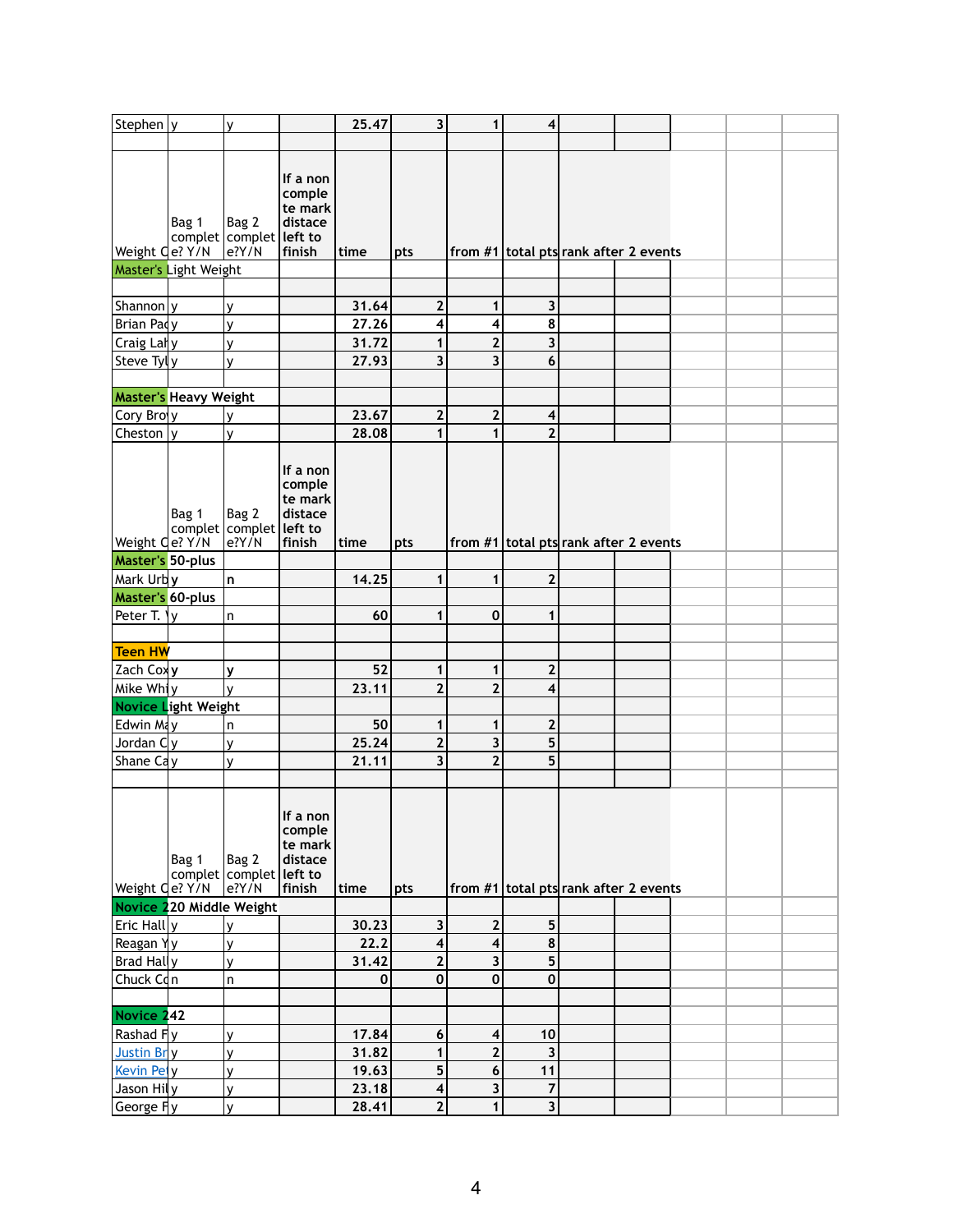| Cameron y           |                                | v                                                |                                                    | 24.2  | $\overline{\mathbf{3}}$ | 5                                     | 8              |  |  |  |
|---------------------|--------------------------------|--------------------------------------------------|----------------------------------------------------|-------|-------------------------|---------------------------------------|----------------|--|--|--|
|                     |                                |                                                  |                                                    |       |                         |                                       |                |  |  |  |
|                     |                                | <b>Novice Super Heavy Weight</b>                 |                                                    |       |                         |                                       |                |  |  |  |
| Lee Gam y           |                                |                                                  |                                                    | 18.73 | 3                       | 3                                     | 6              |  |  |  |
| Jamie W $ y $       |                                | v                                                |                                                    | 20.59 | 1                       | $\overline{2}$                        | 3              |  |  |  |
| Dave Undy           |                                | v                                                |                                                    | 20.2  | $\overline{2}$          | 1                                     | 3              |  |  |  |
|                     |                                |                                                  |                                                    |       |                         |                                       |                |  |  |  |
|                     |                                |                                                  |                                                    |       |                         |                                       |                |  |  |  |
|                     | Women's Sandbag                |                                                  |                                                    |       |                         |                                       |                |  |  |  |
|                     | Bag 1<br>$ $ weight $ e?$ Y/N  | Bag 2<br>complet   complet   distace<br>e? Y/N   | If a non<br>comple<br>te mark<br>carried $ time$   |       | pts                     | from #1 total pts rank after 2 events |                |  |  |  |
|                     | Female MW Open                 |                                                  |                                                    |       |                         |                                       |                |  |  |  |
| Rachael  y          |                                | v                                                |                                                    | 27.62 | 1                       | 1                                     | 2              |  |  |  |
| DeAdria   y         |                                | v                                                |                                                    | 27.28 | $\overline{2}$          | $\overline{2}$                        | 4              |  |  |  |
|                     |                                |                                                  |                                                    |       |                         |                                       |                |  |  |  |
|                     | Female 181 HW Open             |                                                  |                                                    |       |                         |                                       |                |  |  |  |
| Raeanne y           |                                | v                                                |                                                    | 30.41 | 1                       | 1                                     | $\overline{2}$ |  |  |  |
|                     |                                |                                                  |                                                    |       |                         |                                       |                |  |  |  |
|                     | <b>Female 198 HW open</b>      |                                                  |                                                    |       |                         |                                       |                |  |  |  |
| Becca Aby           |                                | v                                                |                                                    |       | 3                       | $\overline{2}$                        | 5              |  |  |  |
| Beth McEy           |                                | n                                                | 50                                                 |       | 2                       | 0                                     | $\overline{2}$ |  |  |  |
| Brandy Hy           |                                | n                                                | 47                                                 |       | 1                       | 3                                     | 4              |  |  |  |
|                     | Bag 1                          | Bag 2<br>complet complet left to                 | If a non<br>comple<br>te mark<br>distace           |       |                         |                                       |                |  |  |  |
|                     | $\sqrt{\text{weight}}$ de? Y/N | e? Y/N                                           | finish                                             | time  | pts                     | from #1 total pts rank after 2 events |                |  |  |  |
| Female SHWO         |                                |                                                  |                                                    |       |                         |                                       |                |  |  |  |
|                     |                                |                                                  |                                                    |       |                         |                                       |                |  |  |  |
| Diana Guy           |                                | $\mathsf{v}$                                     |                                                    | 42.6  | 1                       | 1                                     | $\overline{2}$ |  |  |  |
|                     |                                | Female Light Weight Nonice                       |                                                    |       |                         |                                       |                |  |  |  |
| Sabrina Fy          |                                |                                                  |                                                    | 59.68 | 1                       | 1                                     | $\mathbf{1}$   |  |  |  |
|                     | Bag 1<br>$e?$ Y/N              | Bag 2<br>complet   complet   left to<br>$e?$ Y/N | If a non<br>comple<br>te mark<br>distace<br>finish | time  | pts                     | from #1 total pts rank after 2 events |                |  |  |  |
|                     |                                | <b>Female Middle Weight Novice</b>               |                                                    |       |                         |                                       |                |  |  |  |
|                     |                                |                                                  |                                                    |       |                         |                                       |                |  |  |  |
|                     |                                |                                                  |                                                    |       |                         |                                       |                |  |  |  |
| Jessica ¤ y         |                                | V                                                |                                                    | 38.01 | 2                       | 1                                     | 3              |  |  |  |
| Julia Wis y         |                                | V                                                |                                                    | 44.67 | 1                       | $\overline{2}$                        | 3              |  |  |  |
|                     |                                |                                                  |                                                    |       |                         |                                       |                |  |  |  |
|                     |                                |                                                  |                                                    |       |                         |                                       |                |  |  |  |
|                     |                                | Female Heavy Weight Novice                       |                                                    |       |                         |                                       |                |  |  |  |
|                     |                                |                                                  |                                                    |       |                         |                                       |                |  |  |  |
| Joan Devy           |                                | v                                                |                                                    | 26.44 | $\overline{2}$          | 3                                     | 5              |  |  |  |
| Katie Koły          |                                | ٧                                                |                                                    | 24.8  | 4                       | $\overline{c}$                        | 6              |  |  |  |
| $ $ Caitlin H $ y $ |                                |                                                  |                                                    |       |                         |                                       |                |  |  |  |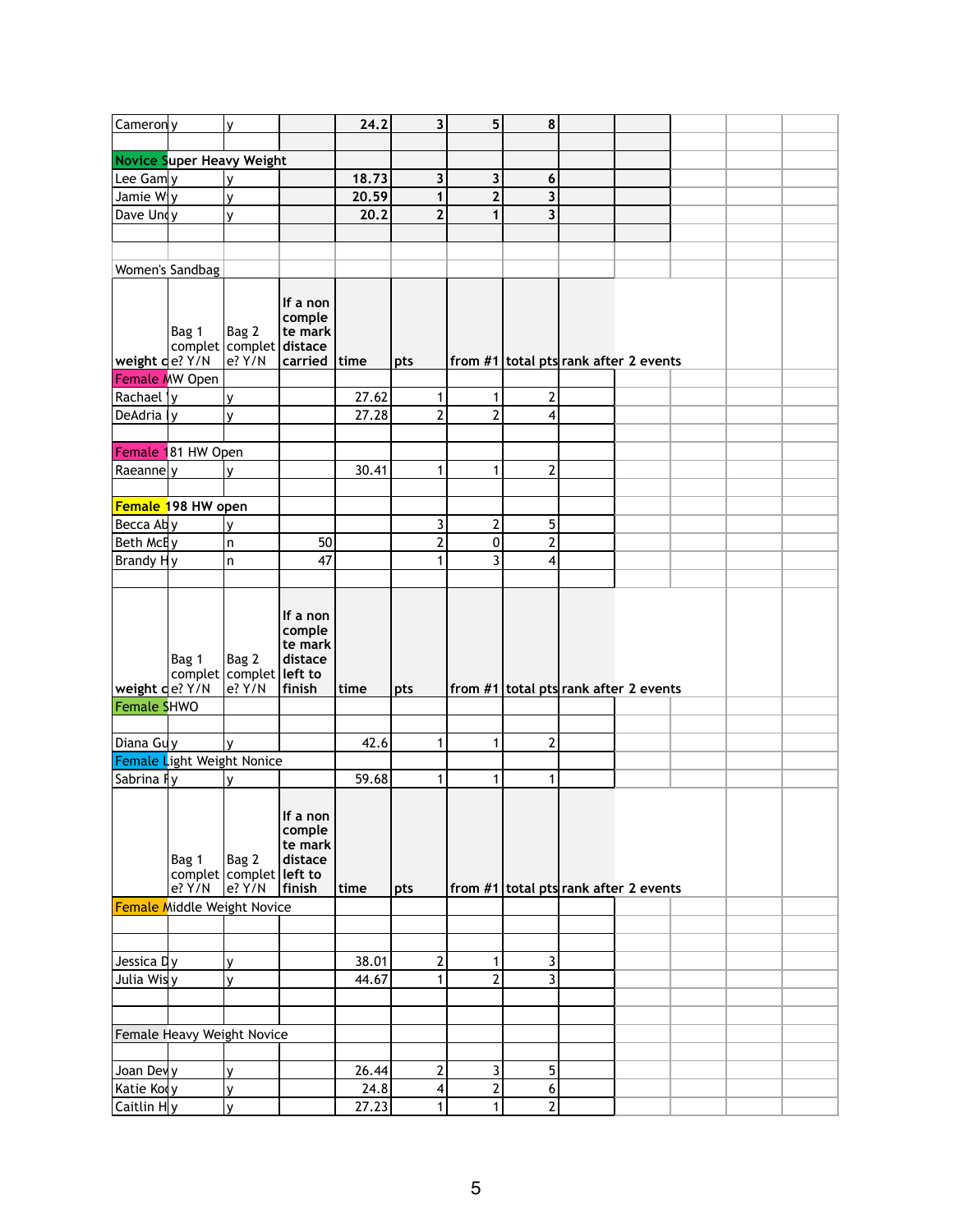| Rachel Ky                |                                         | V     |                         | 24.99                   | $\overline{3}$                          | $\overline{4}$ | 7 |  |  |  |
|--------------------------|-----------------------------------------|-------|-------------------------|-------------------------|-----------------------------------------|----------------|---|--|--|--|
|                          |                                         |       |                         |                         |                                         |                |   |  |  |  |
|                          |                                         |       |                         |                         |                                         |                |   |  |  |  |
|                          |                                         |       |                         |                         |                                         |                |   |  |  |  |
|                          | <b>Female Super Heavy Weight novice</b> |       |                         |                         |                                         |                |   |  |  |  |
|                          |                                         |       |                         |                         |                                         |                |   |  |  |  |
| Amy Lair y               |                                         | v     |                         | 33.88                   |                                         | 1              | 2 |  |  |  |
| Jami Shay                |                                         | v     |                         | 27.3                    | $\overline{2}$                          | $\overline{2}$ | 4 |  |  |  |
|                          |                                         |       |                         |                         |                                         |                |   |  |  |  |
| Men's Truck              |                                         |       |                         |                         |                                         |                |   |  |  |  |
|                          | Weight distancetime                     |       | pts                     |                         | total aft total aft rank after 3 events |                |   |  |  |  |
|                          | 198 Middle Weight Open                  |       |                         |                         |                                         |                |   |  |  |  |
| Luke Hal 38'1"           |                                         | 60    | $\mathbf 1$             | $\vert 4 \vert$         | 5                                       |                |   |  |  |  |
| Trevor M 40'3"           |                                         | 60    | $\overline{2}$          | $\mathbf{1}$            | 3                                       |                |   |  |  |  |
|                          |                                         |       |                         |                         |                                         |                |   |  |  |  |
|                          | 220 Middle Weight Open                  |       |                         |                         |                                         |                |   |  |  |  |
| Brian Irm 44'4"          |                                         | 60    | $\mathbf 1$             | 8                       | 9                                       |                |   |  |  |  |
| John Cor 45'             |                                         | 23.35 | 4                       | $\overline{\mathbf{4}}$ | 8                                       |                |   |  |  |  |
| Joseph D45'              |                                         | 40.06 | $\overline{\mathbf{2}}$ | 3                       | 5                                       |                |   |  |  |  |
| Patrick H45"             |                                         | 31.66 | $\overline{\mathbf{3}}$ | 5                       | 8                                       |                |   |  |  |  |
|                          |                                         |       |                         |                         |                                         |                |   |  |  |  |
|                          |                                         |       |                         |                         |                                         |                |   |  |  |  |
|                          | Weight ddistancetime                    |       | pts                     |                         | total aft total aft rank after 3 events |                |   |  |  |  |
|                          | 242 Heavy Weight Open                   |       |                         |                         |                                         |                |   |  |  |  |
| Miles Rot 45'            |                                         | 23.12 | $5\phantom{.0}$         | $6\phantom{1}$          | 11                                      |                |   |  |  |  |
| Corey Ri 45'             |                                         | 28.41 | $\mathbf{2}$            | 4                       | 6                                       |                |   |  |  |  |
| Emmanu 31'4"             |                                         | 60    | $\mathbf 1$             | 5                       | $6\phantom{1}6$                         |                |   |  |  |  |
| Cameron 45'              |                                         | 23.69 | $\overline{\mathbf{4}}$ | 8                       | 12                                      |                |   |  |  |  |
| Zachary 145'             |                                         | 27.03 | $\overline{\mathbf{3}}$ | 6                       | 9                                       |                |   |  |  |  |
|                          |                                         |       |                         |                         |                                         |                |   |  |  |  |
|                          | <b>Super Heavy Weight Open</b>          |       |                         |                         |                                         |                |   |  |  |  |
| Jordan D 45'             |                                         | 26.21 | $\mathbf{2}$            | $\overline{7}$          | 9                                       |                |   |  |  |  |
| Jakab W. 45'             |                                         | 45.97 | 1                       | $\overline{\mathbf{3}}$ | $\overline{\mathbf{4}}$                 |                |   |  |  |  |
| Dan McG 45'              |                                         | 19.75 | $\overline{\mathbf{4}}$ | 6                       | 10                                      |                |   |  |  |  |
|                          |                                         | 21.5  | $\overline{\mathbf{3}}$ |                         | $\overline{7}$                          |                |   |  |  |  |
| Stephen 45'              |                                         |       |                         | 4                       |                                         |                |   |  |  |  |
|                          | Weight <code>d</code> distance time     |       | pts                     |                         | total aft total aft rank after 3 events |                |   |  |  |  |
|                          | Master's Light Weight                   |       |                         |                         |                                         |                |   |  |  |  |
| Shannon 44'1"            |                                         | 60    | $\mathbf{2}$            | 3 <sup>1</sup>          | 5                                       |                |   |  |  |  |
| <b>Brian Pad</b>         | 45                                      | 34.97 | $\overline{\mathbf{4}}$ | $\overline{\mathbf{8}}$ | 12                                      |                |   |  |  |  |
| Craig Lal 43'5"          |                                         | 60    | $\mathbf 1$             | $\overline{\mathbf{3}}$ | $\overline{\mathbf{4}}$                 |                |   |  |  |  |
| Steve Tyl                | 45                                      | 35.69 | $\overline{\mathbf{3}}$ | $6\overline{6}$         | 9                                       |                |   |  |  |  |
|                          |                                         |       |                         |                         |                                         |                |   |  |  |  |
|                          | <b>Master's Heavy Weight</b>            |       |                         |                         |                                         |                |   |  |  |  |
| Cory Bro                 | 45                                      | 25.31 | $\mathbf{2}$            | $\vert 4 \vert$         | $6\phantom{1}6$                         |                |   |  |  |  |
| <b>Cheston</b>           | 45                                      | 36.16 | $\mathbf{1}$            | $\overline{2}$          | 3                                       |                |   |  |  |  |
|                          |                                         |       |                         |                         |                                         |                |   |  |  |  |
| <b>Master's 50-plus</b>  |                                         |       |                         |                         |                                         |                |   |  |  |  |
| Mark Urb 33'3"           |                                         | 60    | $\mathbf 1$             | $\mathbf{2}$            | 3                                       |                |   |  |  |  |
|                          |                                         |       |                         |                         |                                         |                |   |  |  |  |
|                          |                                         |       |                         |                         |                                         |                |   |  |  |  |
|                          | Weight ddistance time                   |       | pts                     |                         | total aft total aft rank after 3 events |                |   |  |  |  |
| Master's 60-plus         |                                         |       |                         |                         |                                         |                |   |  |  |  |
| Peter T. 23'10"          |                                         | 60    | $\mathbf{1}$            | $\mathbf 1$             | $\mathbf{2}$                            |                |   |  |  |  |
|                          |                                         |       |                         |                         |                                         |                |   |  |  |  |
| Teen HW                  |                                         |       |                         |                         |                                         |                |   |  |  |  |
| Zach Cox 42'7"           |                                         | 60    | $\mathbf 1$             | $\mathbf{2}$            | 3                                       |                |   |  |  |  |
| Mike Wh <sup>1</sup> 45' |                                         | 30.63 | $\mathbf{2}$            | $\vert 4 \vert$         | 6                                       |                |   |  |  |  |
|                          | Novice Light Weight                     |       |                         |                         |                                         |                |   |  |  |  |
|                          |                                         |       |                         |                         |                                         |                |   |  |  |  |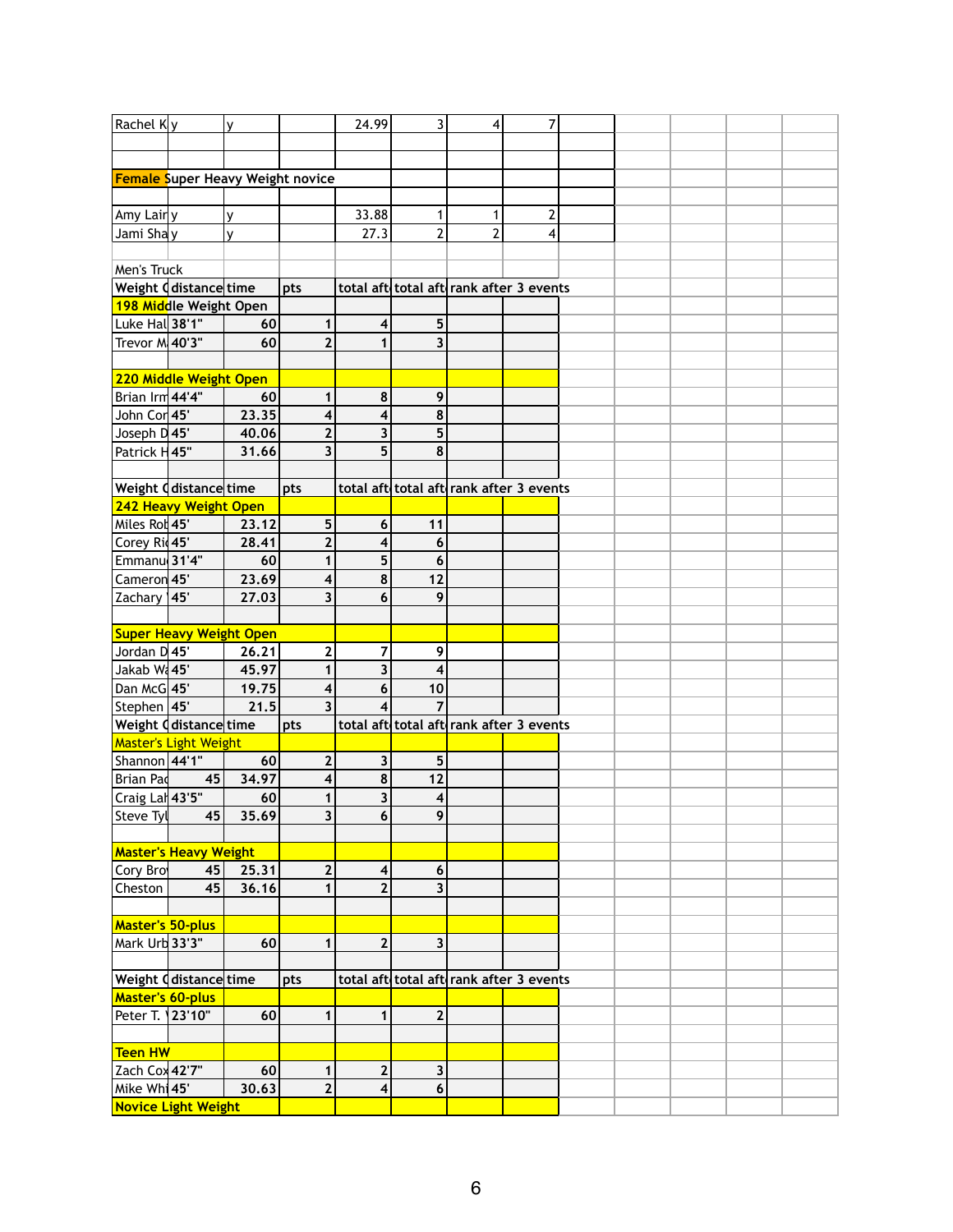| <b>Edwin Massa</b>                    |                                    | 25.15         | 1                                        | $\mathbf{2}$            | 3              |                                         |  |  |  |
|---------------------------------------|------------------------------------|---------------|------------------------------------------|-------------------------|----------------|-----------------------------------------|--|--|--|
|                                       |                                    |               |                                          |                         |                |                                         |  |  |  |
|                                       | Jordan Cunningha                   | 21.47         | 3                                        | 5                       | 8              |                                         |  |  |  |
| <b>Shane Caraway</b>                  |                                    | 22.56         | $\overline{2}$                           | 5                       | $\overline{7}$ |                                         |  |  |  |
|                                       |                                    |               |                                          |                         |                |                                         |  |  |  |
| Weight <code>d</code> distance time   |                                    |               | pts                                      |                         |                | total aft total aft rank after 3 events |  |  |  |
| <b>Novice 220 Middle Weight</b>       |                                    |               |                                          |                         |                |                                         |  |  |  |
| <b>Eric Hall</b>                      |                                    | 22.41         | $\overline{\mathbf{4}}$                  | 5 <sup>1</sup>          | 9              |                                         |  |  |  |
| Reagan Yarema                         |                                    | 23.54         | $\mathbf{2}$                             | 8                       | 10             |                                         |  |  |  |
| <b>Brad Haller</b>                    |                                    | 23.03         | 3                                        | 5                       | 8              |                                         |  |  |  |
| <b>Chuck Connolley</b>                |                                    | 27.75         | 1                                        | $\mathbf 0$             | 1              |                                         |  |  |  |
|                                       |                                    |               |                                          |                         |                |                                         |  |  |  |
| Novice 242                            |                                    |               |                                          |                         |                |                                         |  |  |  |
| <b>Rashad Faulk</b>                   |                                    | 22.43         | $\mathbf{2}$                             | 10                      | $12$           |                                         |  |  |  |
| <b>Justin Brownfield</b>              |                                    | 20.5          | $6\phantom{1}6$                          | 3                       | 9              |                                         |  |  |  |
| <b>Kevin Peterson</b>                 |                                    | 22.09         | 3                                        | 11                      | 14             |                                         |  |  |  |
| Jason Hill                            |                                    | 21.25         | 4                                        | 7                       | 11             |                                         |  |  |  |
|                                       |                                    |               |                                          |                         |                |                                         |  |  |  |
| George Fuhr                           |                                    | 25.03         | 1                                        | 3                       | 4              |                                         |  |  |  |
| <b>Cameron Delve</b>                  |                                    | 21.09         | 5                                        | 8                       | 13             |                                         |  |  |  |
|                                       |                                    |               |                                          |                         |                |                                         |  |  |  |
| Weight <code>d</code> distance time   |                                    |               | pts                                      |                         |                | total aft total aft rank after 3 events |  |  |  |
| <b>Novice Super Heavy Weight</b>      |                                    |               |                                          |                         |                |                                         |  |  |  |
| Lee Gamlin                            |                                    | 18.71         | $\mathbf{3}$                             | $6 \mid$                | 9              |                                         |  |  |  |
| Jamie Wilson                          |                                    | 19.69         | $\overline{2}$                           | $\overline{\mathbf{3}}$ | 5              |                                         |  |  |  |
| Dave Underwood                        |                                    | 21.44         | $\mathbf{1}$                             | 3 <sup>1</sup>          | 4              |                                         |  |  |  |
|                                       |                                    |               |                                          |                         |                |                                         |  |  |  |
| <b>Women's Truck</b>                  |                                    |               |                                          |                         |                |                                         |  |  |  |
| weight ddistance time                 |                                    |               | pts                                      |                         |                | total aft total aft rank after 3 events |  |  |  |
| <b>Female MW Open</b>                 |                                    |               |                                          |                         |                |                                         |  |  |  |
| Rachael Woj                           |                                    | 26.38         | 2                                        | 2                       | 4              |                                         |  |  |  |
| DeAdria Lynn Meye                     |                                    | 39.59         | $\mathbf 1$                              | 4                       | 5              |                                         |  |  |  |
|                                       |                                    |               |                                          |                         |                |                                         |  |  |  |
| Female 181 HW Open                    |                                    |               |                                          |                         |                |                                         |  |  |  |
| Raeanne Pembert                       |                                    | 25.69         | 1                                        | $\mathbf{2}$            | 3              |                                         |  |  |  |
|                                       |                                    |               |                                          |                         |                |                                         |  |  |  |
|                                       |                                    |               |                                          |                         |                |                                         |  |  |  |
|                                       |                                    |               |                                          |                         |                |                                         |  |  |  |
|                                       | Female 198 HW open                 |               |                                          |                         |                |                                         |  |  |  |
| Becca Abrahams                        |                                    | 25.59         | 3                                        | 5 <sup>1</sup>          | 8              |                                         |  |  |  |
| Beth McBride                          |                                    | 31.4          | 1                                        | $\overline{2}$          | 3              |                                         |  |  |  |
| Brandy Hays                           |                                    | 27.9          | 2                                        | 4                       | 6              |                                         |  |  |  |
|                                       |                                    |               |                                          |                         |                |                                         |  |  |  |
| weight ddistance time                 |                                    |               | pts                                      |                         |                | total aft total aft rank after 3 events |  |  |  |
| <b>Female SHWO</b>                    |                                    |               |                                          |                         |                |                                         |  |  |  |
| Diana Guillory                        |                                    | 23.41         | 1                                        | $\overline{2}$          | 3              |                                         |  |  |  |
|                                       |                                    |               |                                          |                         |                |                                         |  |  |  |
| <b>Female Light Weight Nonice</b>     |                                    |               |                                          |                         |                |                                         |  |  |  |
| Sabrina Reiswig                       |                                    | 53.03         | 1                                        | 2                       | 3              |                                         |  |  |  |
|                                       |                                    |               |                                          |                         |                |                                         |  |  |  |
|                                       | <b>Female Middle Weight Novice</b> |               |                                          |                         |                |                                         |  |  |  |
|                                       | Jessica Drake-Hen                  | 33.31         | 1                                        | $\vert$                 | 4              |                                         |  |  |  |
| Julia Wisniewski                      |                                    | 30.93         | $\overline{2}$                           | $\overline{3}$          | 5              |                                         |  |  |  |
|                                       |                                    |               |                                          |                         |                |                                         |  |  |  |
|                                       |                                    |               |                                          |                         |                |                                         |  |  |  |
| weight ddistance time                 |                                    |               | pts                                      |                         |                | total aft total aft rank after 3 events |  |  |  |
| <b>Female Heavy Weight Novice</b>     |                                    |               |                                          |                         |                |                                         |  |  |  |
| Joan Dewester                         |                                    | 27.81         | 3                                        | 5 <sup>1</sup>          | $\bf 8$        |                                         |  |  |  |
| Katie Koonce<br><b>Caitlin Hanson</b> |                                    | 24.4<br>32.34 | $\overline{\mathcal{A}}$<br>$\mathbf{1}$ | 6<br>$\mathbf{2}$       | 10<br>3        |                                         |  |  |  |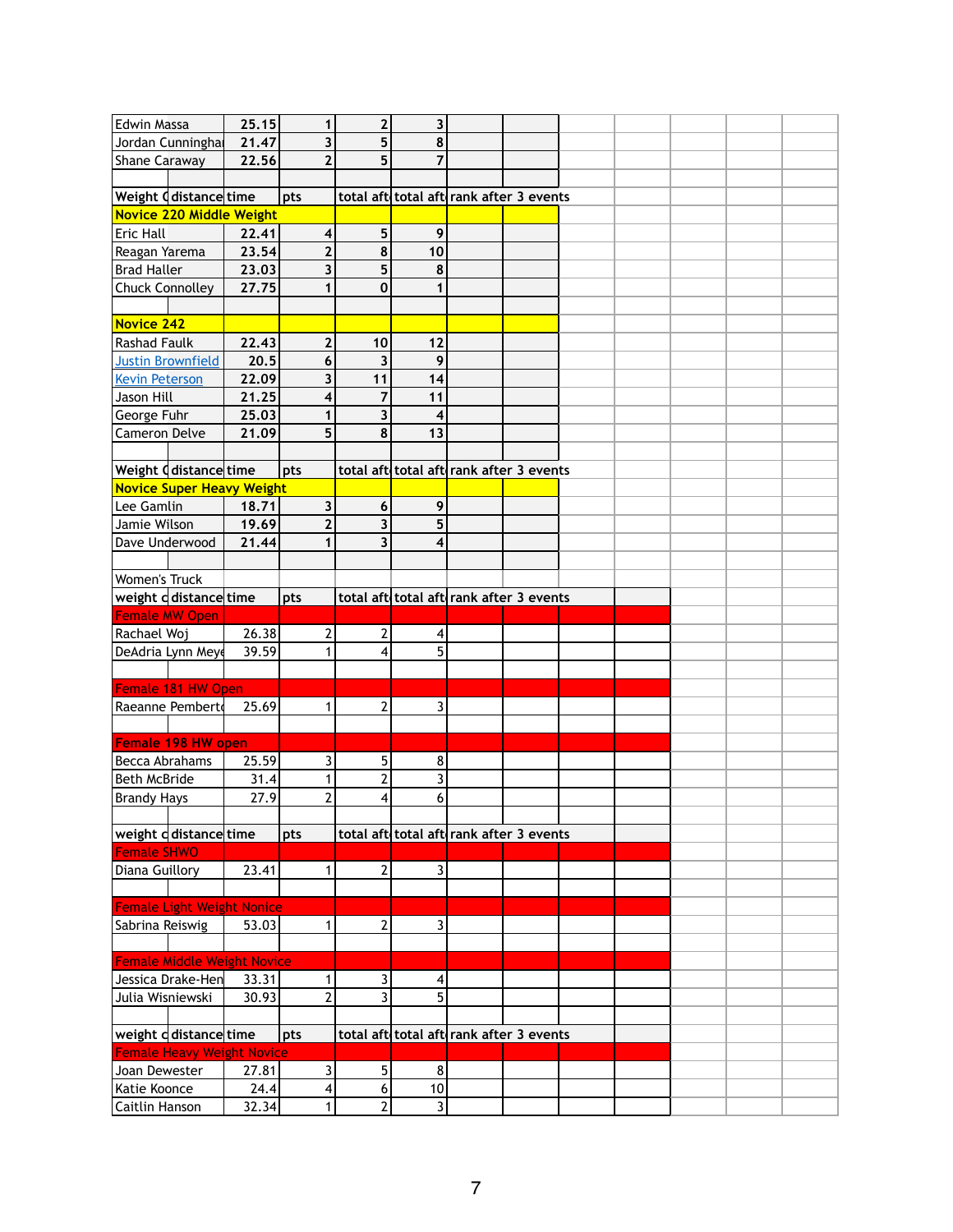| Rachel Kathleen         |                                | 30.15                                                                  | $\overline{2}$ | 7                       | 9                       |                          |                         |       |  |  |
|-------------------------|--------------------------------|------------------------------------------------------------------------|----------------|-------------------------|-------------------------|--------------------------|-------------------------|-------|--|--|
|                         |                                |                                                                        |                |                         |                         |                          |                         |       |  |  |
|                         |                                | <b>Female Super Heavy Weight novice</b>                                |                |                         |                         |                          |                         |       |  |  |
|                         |                                |                                                                        |                |                         |                         |                          |                         |       |  |  |
| Amy Lair                |                                | 22.46                                                                  | $\overline{2}$ | $\overline{\mathbf{c}}$ | 4                       |                          |                         |       |  |  |
| Jami Shanks             |                                | 25.37                                                                  | 1              | 4                       | 5                       |                          |                         |       |  |  |
|                         |                                |                                                                        |                |                         |                         |                          |                         |       |  |  |
| Men's Axil Press        |                                |                                                                        |                |                         |                         |                          |                         |       |  |  |
|                         |                                | Weight $\sqrt{\text{attmp} 1}$ attmpt $\sqrt{2}$ attmpt $\sqrt{3}$ pts |                |                         |                         | pts after pts after rank |                         |       |  |  |
|                         | 198 Middle Weight Open         |                                                                        |                |                         |                         |                          |                         |       |  |  |
| Luke Hall               | 220                            | 240                                                                    | 260            | 1                       | $5\phantom{.}$          | 6                        | 1                       |       |  |  |
| Trevor M                | 220                            | $260 \ln/a$                                                            |                | $\overline{2}$          | 3                       | 5                        | $\overline{2}$          |       |  |  |
|                         |                                |                                                                        |                |                         |                         |                          |                         |       |  |  |
|                         | 220 Middle Weight Open         |                                                                        |                |                         |                         |                          |                         |       |  |  |
| <b>Brian Irn</b>        | 260                            | 280                                                                    | 300            | 3.5                     | 9                       | 12.5                     | 1                       |       |  |  |
| John Cor                | 260                            | 280                                                                    | 300            | 3.5                     | 8                       | 11.5                     | $\overline{2}$          |       |  |  |
| Joseph D                | $200 \ln/a$                    |                                                                        | n/a            |                         | 5                       | 6                        | 4                       |       |  |  |
| Patrick H               | 220                            | $240 \ln/a$                                                            |                | $\overline{2}$          | 8                       | 10                       | 3                       |       |  |  |
|                         |                                |                                                                        |                |                         |                         |                          |                         |       |  |  |
| Lyle Gordon             |                                |                                                                        |                |                         |                         |                          |                         |       |  |  |
|                         |                                | Weight $\frac{1}{1}$ attmp 1 attmpt 2 attmpt 3 pts                     |                |                         |                         | pts after pts after rank |                         |       |  |  |
|                         | 242 Heavy Weight Open          |                                                                        |                |                         |                         |                          |                         |       |  |  |
| Miles Rot               | $220$ n/a                      |                                                                        | n/a            | $\mathbf{2}$            | 11                      | 13                       | $\mathbf{2}$            |       |  |  |
| Corey Rid               | $260 \ln/a$                    |                                                                        | n/a            | $\overline{\mathbf{4}}$ | 6                       | 10                       | 4                       |       |  |  |
| Emmanu                  | 180                            | 220 n/a                                                                |                | 1                       | 6                       |                          | 5                       |       |  |  |
| Cameron                 | 260                            | $280 \ln/a$                                                            |                | 5                       | 12                      | 17                       | 1                       |       |  |  |
| Zachary                 | 220                            | $240 \ln/a$                                                            |                | 3                       | 9                       | 12                       | 3                       |       |  |  |
|                         |                                |                                                                        |                |                         |                         |                          |                         |       |  |  |
|                         | <b>Super Heavy Weight Open</b> |                                                                        |                |                         |                         |                          |                         |       |  |  |
| Jordan D                | 320n                           |                                                                        | n              | $\overline{\mathbf{4}}$ | 9                       | 13                       | 1                       |       |  |  |
| Jakab Wa                | 280                            | 300                                                                    | 320            | 2.5                     | 4                       | 6.5                      | $\overline{\mathbf{4}}$ |       |  |  |
| Dan McG                 | 280                            | 300 n                                                                  |                | 1                       | 10                      | 11                       | $\overline{2}$          |       |  |  |
| Stephen                 | 280                            | 300                                                                    | 320            | 2.5                     |                         | 9.5                      | 3                       |       |  |  |
|                         |                                | Weight $\frac{1}{1}$ attmp 1 attmpt 2 attmpt 3 pts                     |                |                         |                         | pts after pts after rank |                         |       |  |  |
|                         | Master's Light Weight          |                                                                        |                |                         |                         |                          |                         |       |  |  |
| Shannon                 | 180                            | 200                                                                    | 220            | 1.5                     | 5                       | 6.5                      | 4                       |       |  |  |
| Brian Pad               | 180                            | 200                                                                    | 220            | 1.5                     | 12                      | 13.5                     | $\mathbf 1$             |       |  |  |
|                         |                                |                                                                        |                |                         |                         |                          |                         |       |  |  |
| Craig Lal               | 200                            | 220 n/a                                                                |                | 3                       | 4                       | $\overline{7}$           | $\overline{\mathbf{3}}$ |       |  |  |
| Steve Ty                | 220                            | $240 \ln/a$                                                            |                | 4                       | 9                       | 13                       | $\overline{2}$          |       |  |  |
|                         |                                |                                                                        |                |                         |                         |                          |                         |       |  |  |
|                         | <b>Master's Heavy Weight</b>   |                                                                        |                |                         |                         |                          |                         |       |  |  |
| Cory Bro                | $240 \vert n/a$                |                                                                        | n/a            | $\mathbf{2}$            | $6\phantom{1}$          | 8                        | 1                       |       |  |  |
| Cheston                 | $200 \vert n/a$                |                                                                        | n/a            | 1                       | 3                       | 4                        | $\overline{2}$          |       |  |  |
|                         |                                |                                                                        |                |                         |                         |                          |                         |       |  |  |
| <b>Master's 50-plus</b> |                                |                                                                        |                |                         |                         |                          |                         |       |  |  |
| Mark Urb                | 90                             | 120 n                                                                  |                | 1                       | $\overline{\mathbf{3}}$ | $\overline{\mathbf{4}}$  | $\mathbf{1}$            |       |  |  |
|                         |                                |                                                                        |                |                         |                         |                          |                         |       |  |  |
|                         |                                | Weight $\int$ attmp 1 attmpt 2 attmpt 3 pts                            |                |                         |                         | pts after pts after rank |                         |       |  |  |
| <b>Master's 60-plus</b> |                                |                                                                        |                |                         |                         |                          |                         |       |  |  |
| Peter T.                | 90 n                           |                                                                        | n              | $\mathbf{1}$            | $\overline{2}$          | $\overline{\mathbf{3}}$  | $\mathbf{1}$            |       |  |  |
|                         |                                |                                                                        |                |                         |                         |                          |                         |       |  |  |
| <b>Teen HW</b>          |                                |                                                                        |                |                         |                         |                          |                         |       |  |  |
| Zach Cox                | 200                            | 220 n/a                                                                |                | 1.5                     | $\mathbf{3}$            | 4.5                      | $\mathbf{2}$            |       |  |  |
| Mike Whi                | 180                            | 220 n/a                                                                |                | 1.5                     | 6                       | 7.4                      | $\overline{\mathbf{1}}$ |       |  |  |
|                         | <b>Novice Light Weight</b>     |                                                                        |                |                         |                         |                          |                         |       |  |  |
|                         |                                |                                                                        |                | 0                       | $\mathbf{3}$            | $\overline{\mathbf{3}}$  |                         |       |  |  |
| Edwin Man/a             |                                | n/a                                                                    | n/a            |                         |                         |                          |                         | 3 3rd |  |  |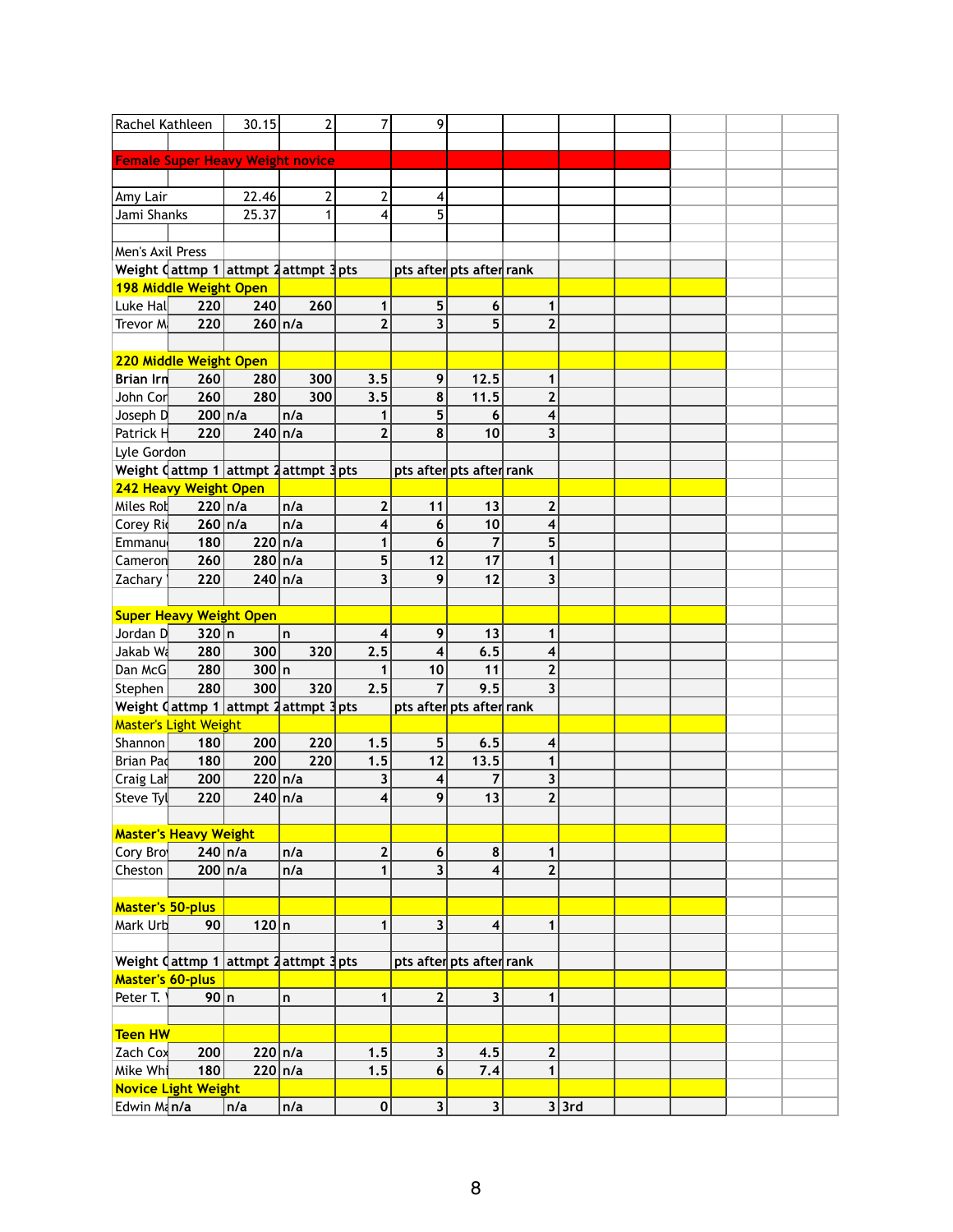| Jordan C                             | 165                | $185 \ln/a$                                                                     |                    | $\mathbf{2}$            | 8              | 10                       | $\mathbf{1}$      | 2nd |                          |  |  |
|--------------------------------------|--------------------|---------------------------------------------------------------------------------|--------------------|-------------------------|----------------|--------------------------|-------------------|-----|--------------------------|--|--|
| Shane Ca                             | $185 \ln/a$        |                                                                                 | n/a                | $\overline{\mathbf{3}}$ | $\overline{7}$ | 10                       | 1                 | 1st | tie break                |  |  |
|                                      |                    |                                                                                 |                    |                         |                |                          |                   |     |                          |  |  |
|                                      |                    | Weight $\sqrt{$ attmp 1 attmpt 2 attmpt 3 pts                                   |                    |                         |                | pts after pts after rank |                   |     |                          |  |  |
|                                      |                    | Novice 220 Middle Weight                                                        |                    |                         |                |                          |                   |     |                          |  |  |
| Eric Hall                            | $125 \vert n/a$    |                                                                                 | n/a                | $\mathbf{2}$            | 9              | 11                       | $\mathbf{2}$      |     |                          |  |  |
| Reagan Y                             | 185                | 205                                                                             | 225                | 4                       | 10             | 14                       | 1                 |     |                          |  |  |
| <b>Brad Hall</b>                     | 165                | $185 \ln/a$                                                                     |                    | $\overline{\mathbf{3}}$ | 8              | 11                       | $\overline{2}$    |     |                          |  |  |
| Chuck $Cd n/a$                       |                    | n/a                                                                             | n/a                | $\mathbf 0$             |                | 1                        | 4                 |     |                          |  |  |
|                                      |                    |                                                                                 |                    |                         |                |                          |                   |     |                          |  |  |
| Novice 242                           |                    |                                                                                 |                    |                         |                |                          |                   |     |                          |  |  |
| Rashad F                             | 205                | 225<br>$185 \ln/a$                                                              | 245<br>n/a         | $6\phantom{1}$<br>2.5   | 12<br>9        | 18<br>11.5               | 5                 |     | Tie break (most firsts)  |  |  |
| <b>Justin Br</b><br><b>Kevin Pet</b> | 185                | $205 \ln/a$                                                                     |                    | 4                       | 14             | 18                       | 3                 |     |                          |  |  |
| Jason Hil                            | $185 \vert n/s$    |                                                                                 | n/a                | 2.5                     | 11             | 13.5                     | 4                 |     |                          |  |  |
| George F                             | 125                | $165 \ln/a$                                                                     |                    | 1                       | 4              | 5                        | 6                 |     |                          |  |  |
| Cameron                              | 205                | $225 \nln/a$                                                                    |                    | 5                       | 13             |                          | $18$  2nd         |     | tie break (most seconds) |  |  |
|                                      |                    |                                                                                 |                    |                         |                |                          |                   |     |                          |  |  |
|                                      |                    | Weight $\int$ attmp 1 attmpt 2 attmpt 3 pts                                     |                    |                         |                | pts after pts after rank |                   |     |                          |  |  |
|                                      |                    | <b>Novice Super Heavy Weight</b>                                                |                    |                         |                |                          |                   |     |                          |  |  |
| Lee Gam                              | 205                | 225                                                                             | 245                | $\mathbf{2}$            | 9              | 11                       | 1                 |     |                          |  |  |
| Jamie W                              | 240                | 260                                                                             | 280                | $\overline{\mathbf{3}}$ | 5              | 8                        | $\overline{2}$    |     |                          |  |  |
| Dave Und                             | 145                | $185 \vert n/a$                                                                 |                    | 1                       | 4              | 5                        | 3                 |     |                          |  |  |
|                                      |                    |                                                                                 |                    |                         |                |                          |                   |     |                          |  |  |
|                                      |                    |                                                                                 |                    |                         |                |                          |                   |     |                          |  |  |
|                                      | Women's Axil Press |                                                                                 |                    |                         |                |                          |                   |     |                          |  |  |
|                                      |                    | weight dattmp 1 attmpt 2 attmpt 3 pts                                           |                    |                         |                | pts after pts after rank |                   |     |                          |  |  |
| <b>Female MW Open</b>                |                    |                                                                                 |                    |                         |                |                          |                   |     |                          |  |  |
| Rachael                              | 125                |                                                                                 | $145 \ln/a$        | 2                       | 4              | 6                        | 1                 | 1st | double tie break         |  |  |
| DeAdria                              |                    | $125 \ln/a$                                                                     | n/a                | 1                       | 5              | 6                        | 1                 | 2nd |                          |  |  |
|                                      |                    |                                                                                 |                    |                         |                |                          |                   |     |                          |  |  |
|                                      | Female 181 HW Open |                                                                                 |                    |                         |                |                          |                   |     |                          |  |  |
| Raeanne                              | 145                |                                                                                 |                    | 1                       | 3              | 4                        | 1                 |     |                          |  |  |
| Female 198 HW open                   |                    |                                                                                 |                    |                         |                |                          |                   |     |                          |  |  |
| Becca Ab                             | 125                |                                                                                 | $145 \ln/a$        | 2.5                     | 8              | 10.5                     | 1                 |     |                          |  |  |
| Beth McE                             | 65                 |                                                                                 | $85 \ln/a$         | 1                       | 3              | 4                        | 3                 |     |                          |  |  |
| Brandy H                             | 125                |                                                                                 | $145 \ln/a$        | 2.5                     | 6              | 8.5                      | $\overline{2}$    |     |                          |  |  |
|                                      |                    |                                                                                 |                    |                         |                |                          |                   |     |                          |  |  |
|                                      |                    | weight <code>clattmp 1</code>  attmpt <code>2</code>  attmpt 3 <code>pts</code> |                    |                         |                | pts after pts after rank |                   |     |                          |  |  |
| <b>Female SHWO</b>                   |                    |                                                                                 |                    |                         |                |                          |                   |     |                          |  |  |
| Diana Gu                             | 125                |                                                                                 | $145 \ln/a$        | 1                       | 3              | $\overline{\mathbf{4}}$  | $\mathbf{1}$      |     |                          |  |  |
|                                      |                    |                                                                                 |                    |                         |                |                          |                   |     |                          |  |  |
|                                      |                    | <b>Female Light Weight Nonice</b>                                               |                    |                         |                |                          |                   |     |                          |  |  |
| Sabrina <b>I</b>                     | 65                 |                                                                                 | 85 n/a             | $\mathbf{1}$            | $\overline{3}$ | 4                        | 1                 |     |                          |  |  |
|                                      |                    |                                                                                 |                    |                         |                |                          |                   |     |                          |  |  |
|                                      |                    | <b>Female Middle Weight Novice</b>                                              |                    |                         |                |                          |                   |     |                          |  |  |
| Jessica D                            | 65                 |                                                                                 | $85 \ln/a$         | 1.5                     | 4              | 5.5                      | 2                 |     |                          |  |  |
| Julia Wis                            | 65                 |                                                                                 | 85 n/a             | 1.5                     | 5              | 6.5                      | 1                 |     |                          |  |  |
|                                      |                    |                                                                                 |                    |                         |                |                          |                   |     |                          |  |  |
|                                      |                    | <b>Female Heavy Weight Novice</b>                                               |                    |                         |                |                          |                   |     |                          |  |  |
|                                      |                    | weight c attmp 1 attmpt 2 attmpt 3 pts                                          |                    |                         |                | pts after pts after rank |                   |     |                          |  |  |
| Katie Ko                             | 85<br>65           | 85                                                                              | $125 \ln/a$<br>105 | 2.5<br>1                | 10<br>3        | 12.5                     | $\mathbf{1}$<br>4 |     |                          |  |  |
| Caitlin H                            |                    |                                                                                 |                    |                         |                |                          |                   |     |                          |  |  |
| $ $ Rachel K $ $                     | 85                 |                                                                                 | $125 \ln/a$        | 2.5                     | $\mathbf{9}$   | 4<br>11.5                | $\overline{3}$    |     |                          |  |  |